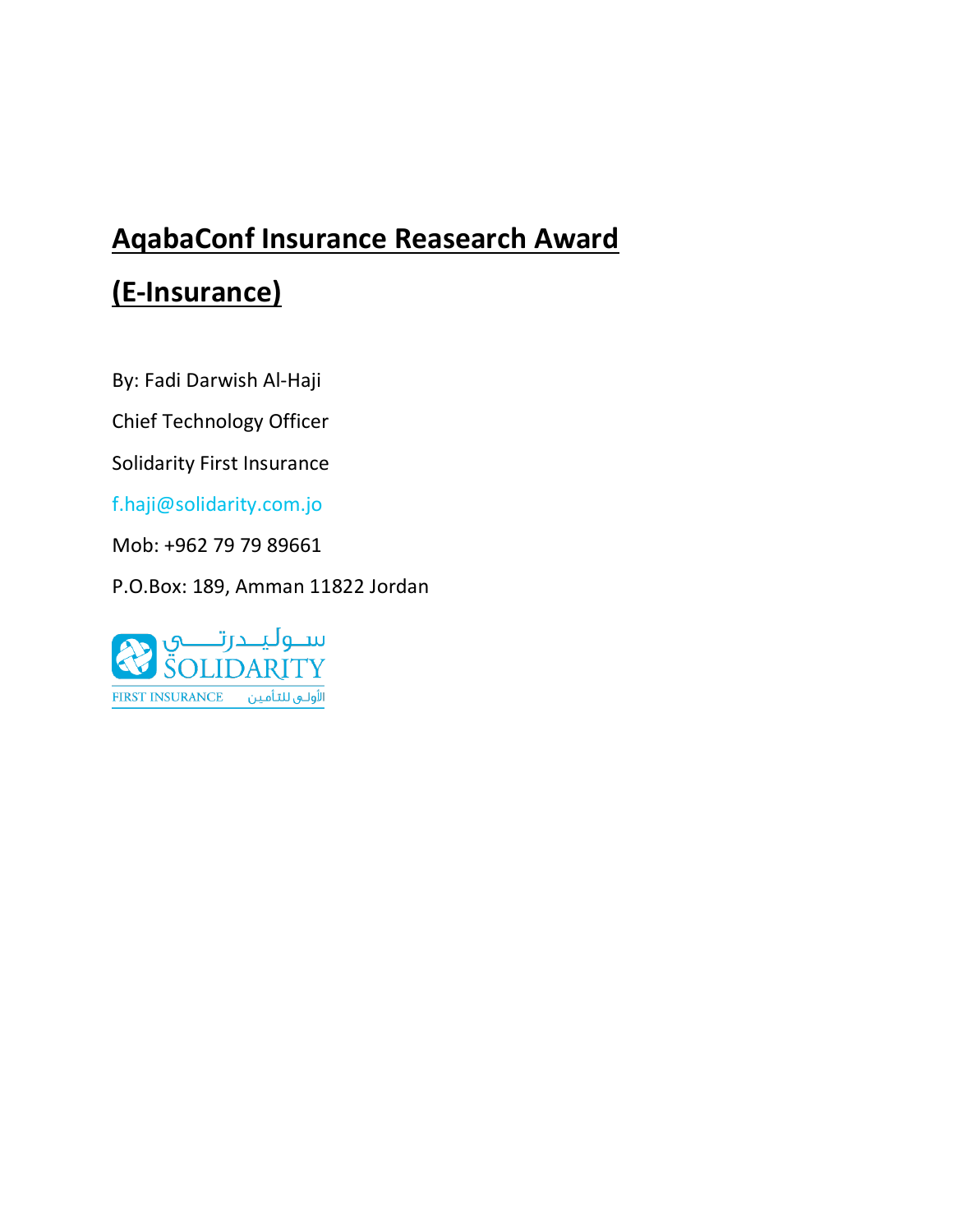# **E-Insurance Research**

# **InsurTech and the Digital Transformation Era**

#### **Index**

- **•** Summery, Introduction
- **Digital Transformation & InsurTech**
- **InsurTech Constrains and Risks**
- **Values and Benefits of InsurTech**
- **InsurTech Risks Management**
- **Finding the right CIS (Core Insurance System)**
- **Local Initiatives and Riders**
- **InsurTech and social responsibility**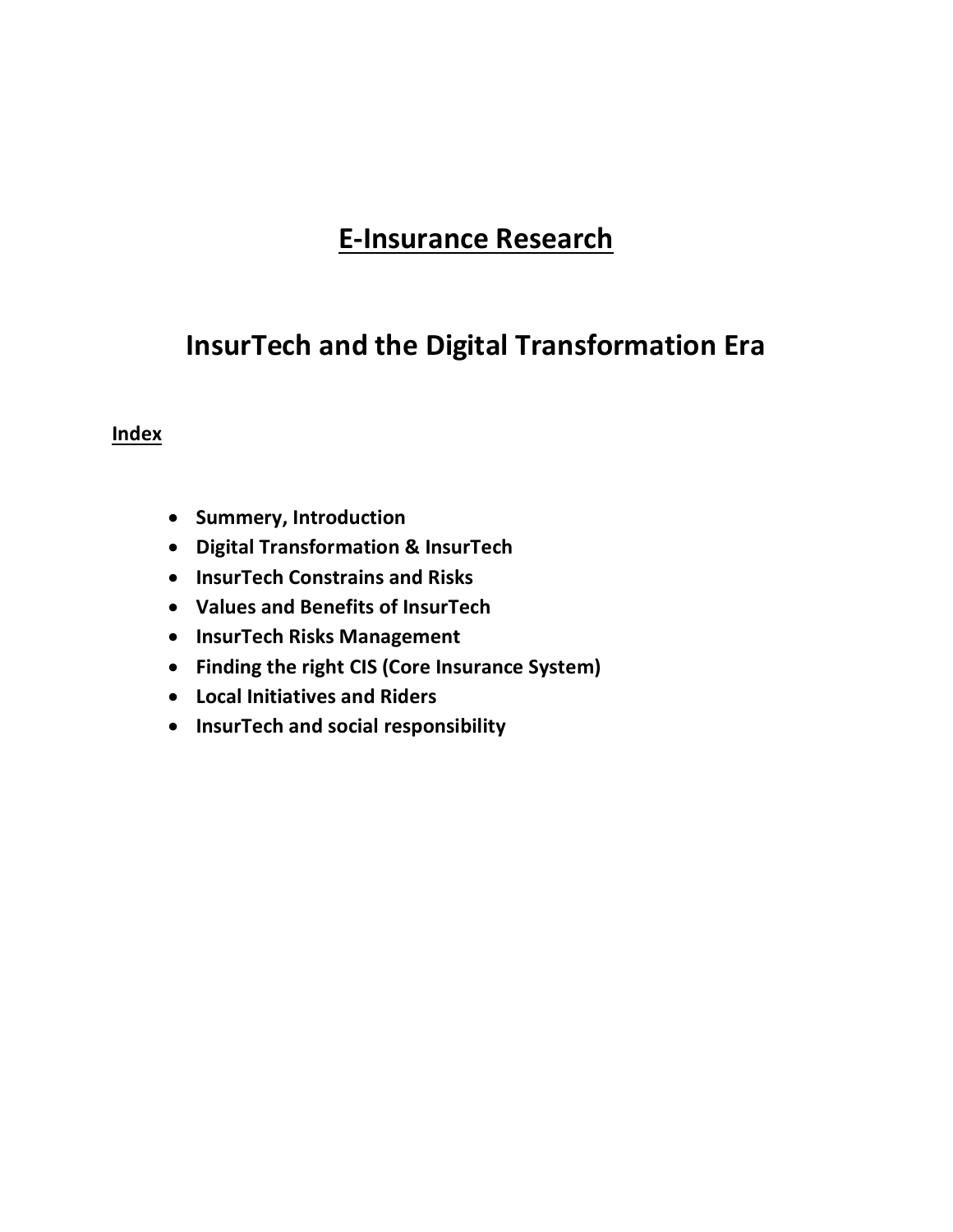## **Summery, Introduction**

With the dynamic and fast-paced nature of technological advancement, the insurance industry is forced to quickly adapt to changes in order to maintain an optimum level of customer satisfaction and operational efficiency. This research presents the concept of InsurTech and discusses the opportunities and effects of e-insurance on the insurance industry.

I have joined the Insurance industry as a Chief Technical Officer a year and a half ago, after 17 years of leading the Information Technology department of a different field company.

My thorough experience in the information technology has given me a solid understanding of the optimization of industry models through using technological innovations, or in other words, Digital Transformation.

"InsurTech" is an alternative term for Digital Transformation in the Insurance industry; The integration of technology and the current insurance industry model to maximize savings and efficiency. This concept is at the core of my Digital Transformation Strategy and Roadmap during my limited yet insightful experience in the insurance world.

I have started my research looking for the best InsurTech solutions that can help my company moving into the next Digital transformation era, which will lead to the simplification of processes across all products and service offerings, and the enhancement of nonoperational processes, allowing us to become better, faster, and more profitable on the long run.

But as I progressed with my research it became clear that InsurTech is still not mature in the insurance community, meaning it didn't reach the technological development that other firms have achieved, such as 'FinTech' (financial technology) for example.

I have attended the "Mobile World Congress" hosted in Barcelona last year to explore new applicable InsurTech solutions. To my surprise, there was a complete lack of well-established InsurTech providers attending. The conference had a few startup booths which are more closely tied with FinTech, proving the immature level of InsurTech on a global scale.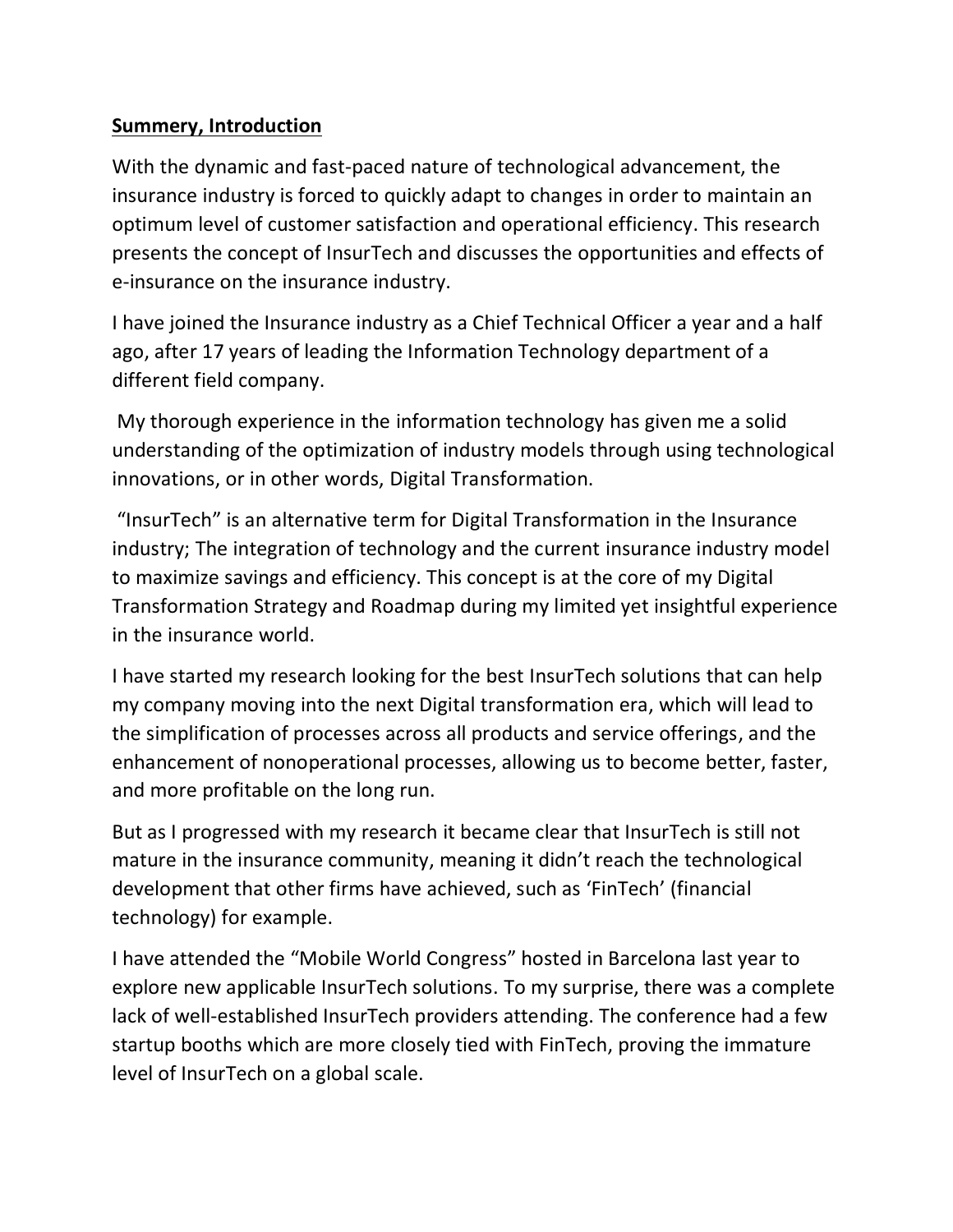# **Digital Transformation & InsurTech**

The terms "Digital" & "Transformation" have been used in the industry for quite a while, yet it's still hard to think of any global insurer that is truly transformed itself into a digital insurer in comparison to what's going on with other industries and big companies like "GAFTA"; Google, Apple, Facebook, Twitter & Amazon, as well as Airbnb and Uber.

The good news is that most insurance industry leaders are already in pursuit of transformation due to industrial demands and needs. But transforming an existing business isn't a simple process.

The term digital transformation is often misused and/or misunderstood. Since 'Digital transformation' is an umbrella term covering various digitized processes, categorized to fit the business model of each individual company, forming a platform which can be applied in the company to adapt to the current digital world and to remain flexible with any new application or system that may arise in the future to maintain relevance.

Therefore, many leading companies are formulating Digital Transformation strategies to enable them to exploit the opportunities of the digital economy and to be ahead of the industry by leveraging various types of digital resources.

Digital Transformation is a list of technologically innovative processes adopted by the companies through their strategies, this list may include but is not limited to:

- "Big Data" science, and analyzing customers trends;

As technology progresses, the way we buy insurance evolves as well. Big data – the huge amount of digital information collected about customers and their trends – is becoming very impactful. Many analytic studies are being developed in this field helping firms analyze trends and make predictions, allowing them to personalize customized services and to provide future real-time pricing.

Buying insurance is a time-consuming and frustrating process for the consumer, and the use of big data is helping streamline and simplify it. - -

- Companies are starting to utilize "Artificial Intelligence" to help identify gaps in customer insurance, while helping them avoid buying what they actually don't need. According to multiple studies, 2019 will be the year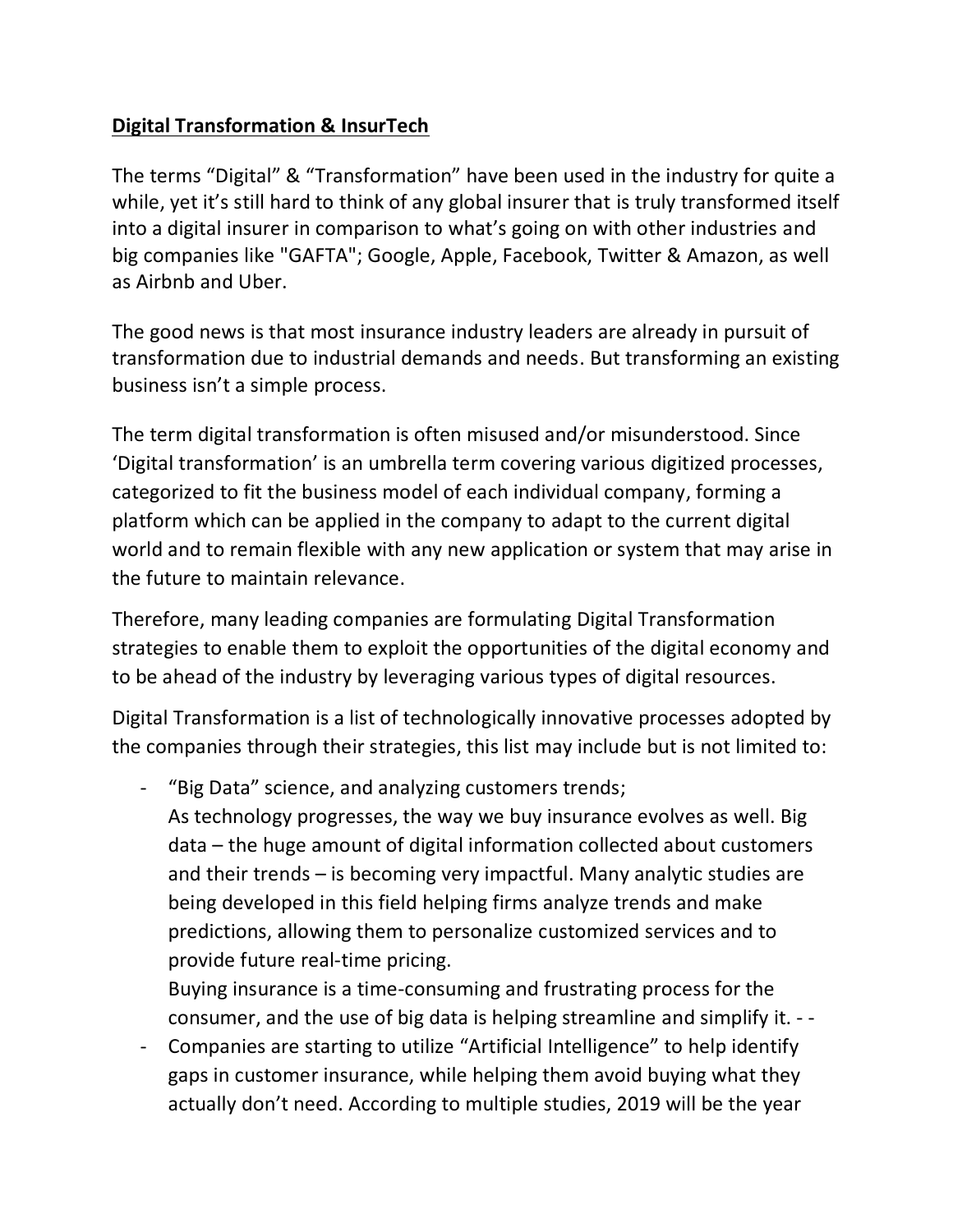that existing providers really start to catch up, investing to capture more data, and to engage meaningfully with InsurTech firms.

The three keys AI and machine learning can drive savings for Insurance carriers (Behavioral Policy Pricing through IOT sensors, Seamless automated buying experience, and Faster customized Claims Settlement)

- Smartphone consumer Apps, providing online policy purchasing & renewals, online claims handling, and transaction history.
- Paperless environments and digital document management systems
- Cloud Datacenter and Infrastructure outsourcing
- Business Intelligence and Smart dashboards providing dynamic reporting tools
- Digital marketing and social-media content management
- IOT, Internet of things devices (health & motor online sensors)
- Online selling and payments through various Customer service Omni channels
- Integration with other existing Fintech technologies
- Autonomous Robotic process automation (unattended Information systems).
- Integration with new Startups & Entrepreneurs disruptive innovations.
- Cloud Sourcing "Uberization"
- Industrial Internet (Blockchain & Ethereum)

A case of successful Digital transformation example is "FinTech" which is regarded as a very mature initiative in the financial world and is widely applied specifically at banks and financial markets.

The financial services industry has been quickly in adopting new technologies since its early years, and until now all technological developments have been made internally to enhance customers' existing services and functions in financial companies.

Fintech concentrates mainly on the online clients' transactions such as online banking, online payments, e-wallets, and consumer apps; enabling consumers to use financial services that are easily accessible on their mobile devices, leading to a lower number of direct interactions with financial providers meaning consumers are no longer required to go to banks or other financial institutions physically.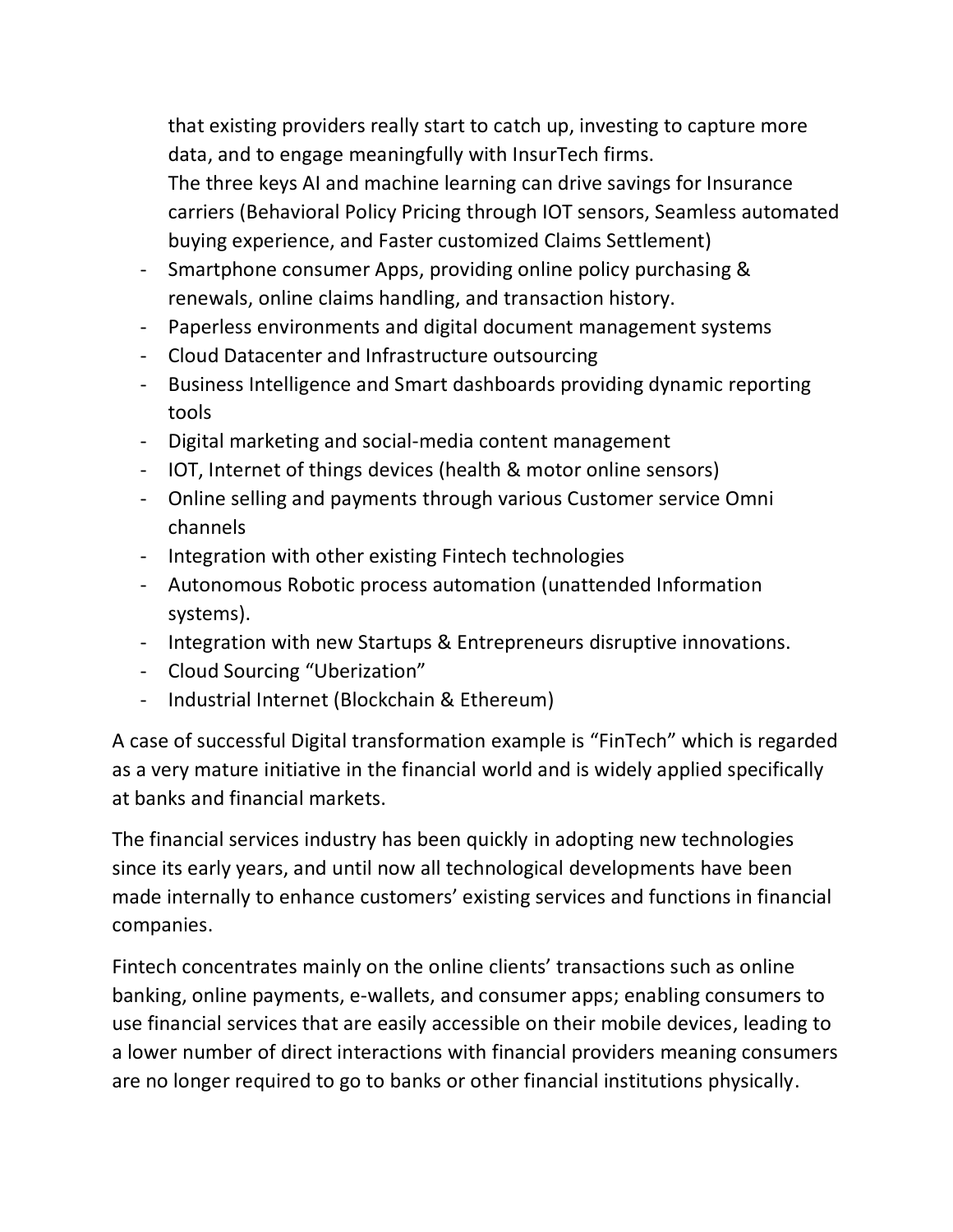But in InsurTech industry on the other hand, according to a latest study by "Insurtechworld organization", only 23% of UK Motor Insurers and 31% of Home Insurers are offering services digitally.

And referring to the General Insurance Digital rankings done by "Altus Consulting" below, we can notice the key areas which Europe's big insurers are currently focusing on:

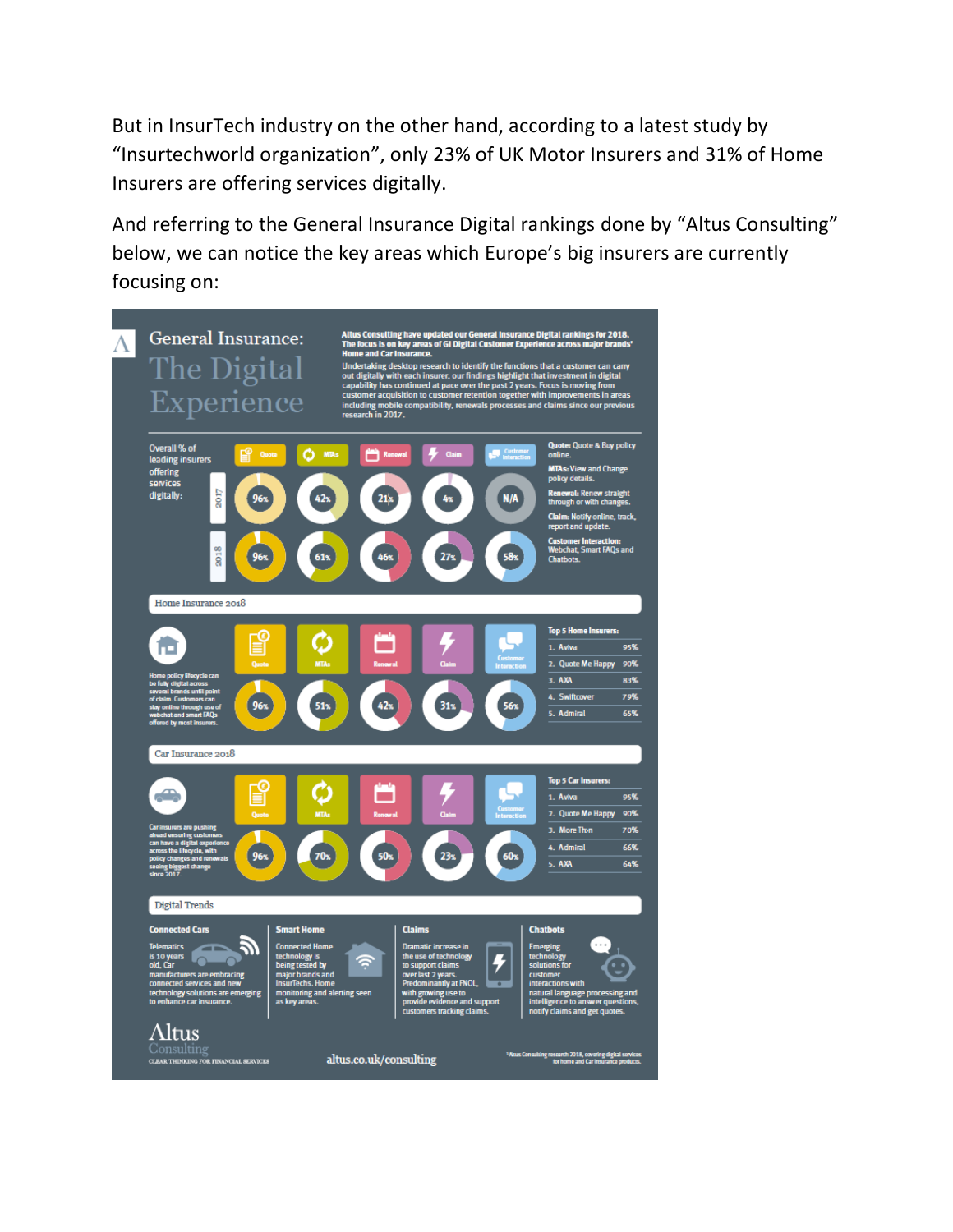The customers expect insurance companies to change and bring innovation and technological progress in insurance services and interactions. The insurance companies incapable of making the necessary changes and interact with the customers in the way they expect it, will disappear from the market sooner or later.

# **InsurTech Constrains and Risks**

The current implication impacting both insurers and consumers is to find the "silver bullet" to enable fast and suitable automated platform for a seamless insurance footmark.

Lee Wood, CEO of MetLife Hong Kong said, "With advanced technologies, we are not just giving them one more channel to buy insurance but providing a new experience that we could not offer before. InsurTech allows insurers to extend coverage to those who were previously uninsurable". The employment of technology to rebuild insurance operational framework is beneficial.

Below are some of the Factors and Barriers that are limiting and preventing the progress and fast growth of InsurTech diffusion in the Arab world, specifically in Jordan:

- Regulations:

The Insurance industry has a complex regulatory setup, varying across regions. InsurTech firms in general, lack the expertise to navigate through governmental restrictions and regulations which slows down a quick scaleup. Regulatory compliance also adds a significant capital burden. In Jordan, the regulations regarding selling online Insurance services are still vague, and some of the existing rules that are related to applying digital signatures or moving financial transactions to the cloud, for example, are still not accurately defined

The insurance federation is sometimes limiting the application of new insurance technologies due to some old existing centralization rules and limited integration capabilities.

- Cyber Security challenges and balance: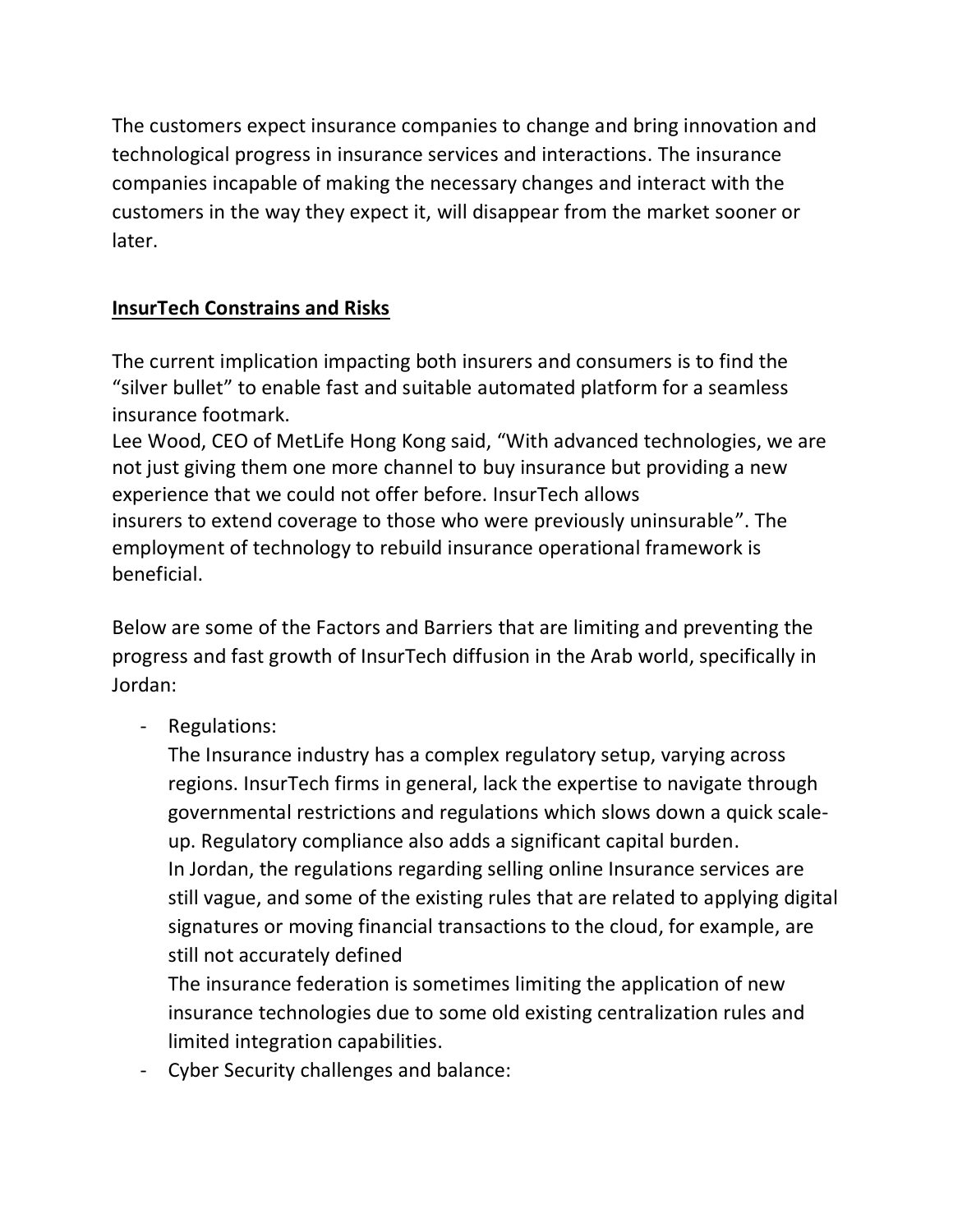According to the Insurance Information Institute, cyber incidents have become the third largest risk to businesses worldwide, leading many businesses to seek for insurance protection against cyber risks. PricewaterhouseCoopers estimates that annual gross written premiums for cybersecurity insurance are set to grow from around \$2.5 billion today up to \$7.5 billion by the end of the decade. Even though cybersecurity insurance is becoming more popular, insurers still face numerous challenges in this growing area.

- Integration with the existing Core Insurance Systems: Many of the existing Core Insurance systems are using old technology with limited capabilities of integration with newer InsurTech platforms which is a huge barrier for moving on.
- Customers mentality in resisting online transactions in general and in insurance in specific, especially in the Arab world.
- Customers' lack of trust in online and in-application insurance transactions and through mobile Apps, especially the older age groups. Finding the right IT resources and knowledge:

As companies move to catch up with the digital future, they are taking a close look at what kind of executive they need to lead the way. That executive is more frequently being referred to as the chief digital officer (CDO).

The CDO's task is to define the company's digital InsurTech strategy and execute its cross-functional transformation into a fully digital enterprise. But since insurance companies are considered to be closed communities, they struggle to find the executive resource who best fits their strategic goals, digital business model, and digital capabilities and operations. It is a long process, and the executive must step into this newly created position with the needed experience, skills, and proactivity to carry out the necessary digital transformation process.

- Cost impacts:

Of course, having all the above needed resources and capital will require more financial investments and dedicated budgets that may be rejected by the stakeholders sometimes.

- Limited number of available vendors and core insurance solutions is a challenge for the insurance companies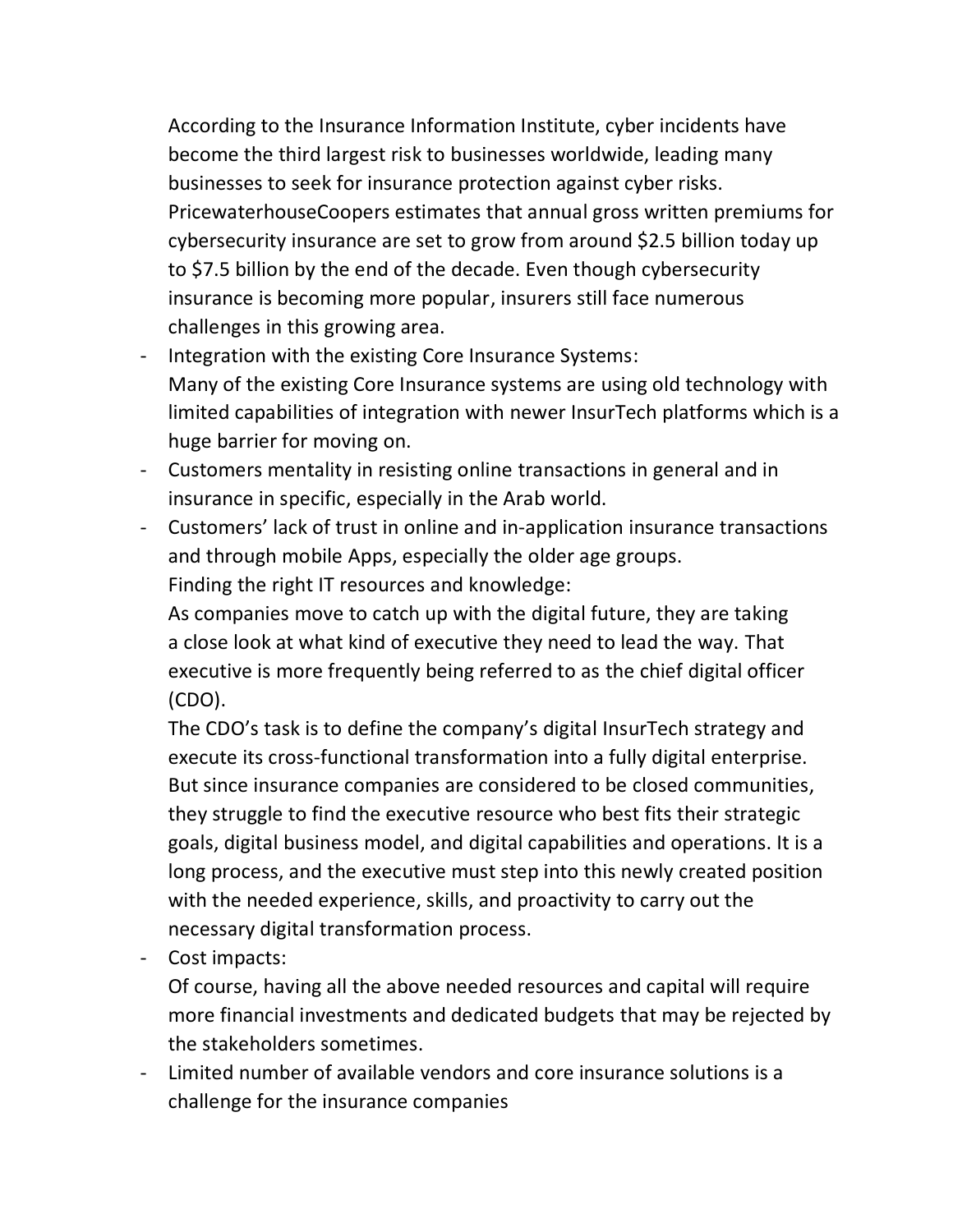- Existing infrastructure:

The existence of old hardware and installed infrastructures, and the need for renewing it to integrate with the various surrounding ecosystems is also a challenge.

- ICD and CPT International coding system: Applying the International Medical Codes for defined Diagnostic & related Procedural services and mapping them together is a dilemma, but fortunately, some governmental initiatives are appearing in the Jordanian market to have this international coding system applied by the medical sector to digitally link the insurance companies with the various medical providers (hospitals and doctors).

- Geographical barriers:

Due to different geography, regulations, economy and politics, the same solutions installed in the advanced countries such as Europe and US, cannot be applied in the Jordan and Arab world. There, they can provide simpler and more customizable insurance plans and packages for their clients.

- Migration Barriers:

Migrating the old historical and archived Database and preserving it when moving from an old system to a new InsurTech solution is a real pain, as the old data is usually structured and formatted in a totally different way, and the time needed to manually migrate it is hard and will consume time and resources.

- Fast Speed of Technology evolution:

Most of the companies are not able to cope with the acceleration and fast changing of technology evolutions, which is causing high instability in the market.

- International Financial Reporting Standard:

New International Financial Reporting Standards that are issued by the "International Accounting Standards Board (IASB)" such as IFRS 9 and IFRS 17 are still vague and are confusing the financial markets. Many insurance organizations have written to the IASB calling for a delay in applying them. In IFRS 17 for example, insurance companies must consider expenses for their revenues from day one, so insurance contract liabilities will be calculated as the present value of future insurance cash flows with a provision for risk.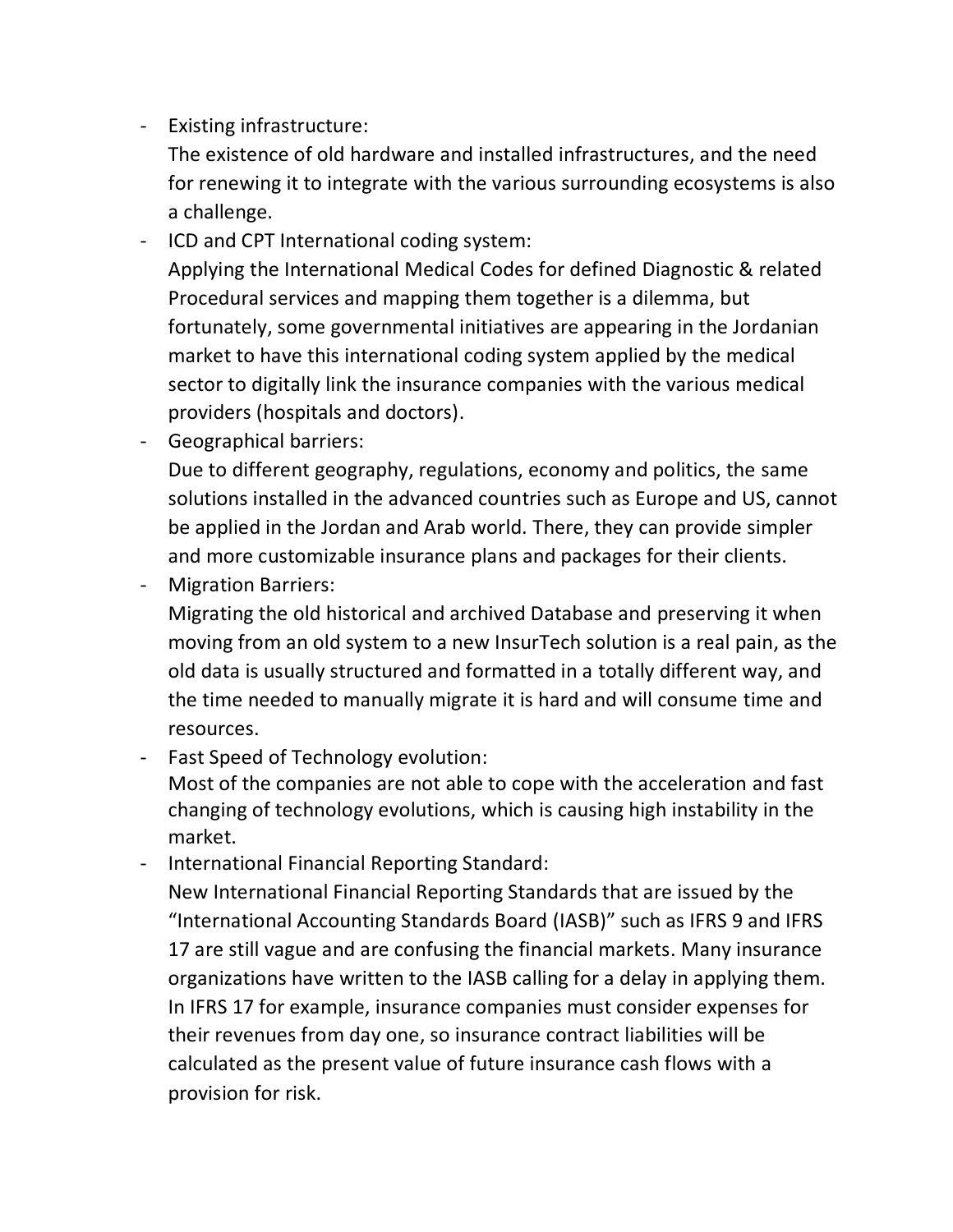In other words, "you are audited before you are audited"!

- High Customers Experience and Expectations: The high expectations and new demands from Insurance customers, require continuous efforts from the management. As per "Gartner" latest Customer Experience Survey, "Marketing leaders responsible for customer experience face growing expectations from business leaders. They must validate the business value of Customer Experience (CX) and lead through collaboration or risk losing budget and





## **Values and Benefits of InsurTech:**

1. Profitability and Savings, a digital insurer gets solid competitive advantages over the traditional insurers. [According to](https://www.bcg.com/industries/insurance/insights.aspx) "BCG" consulting group in the US, the disruptive technologies allow for saving up to 10 percent in premium costs and 8 percent in claims expenses. Selling over the internet platforms and OMNI channels allows for cutting delivery cost and achieving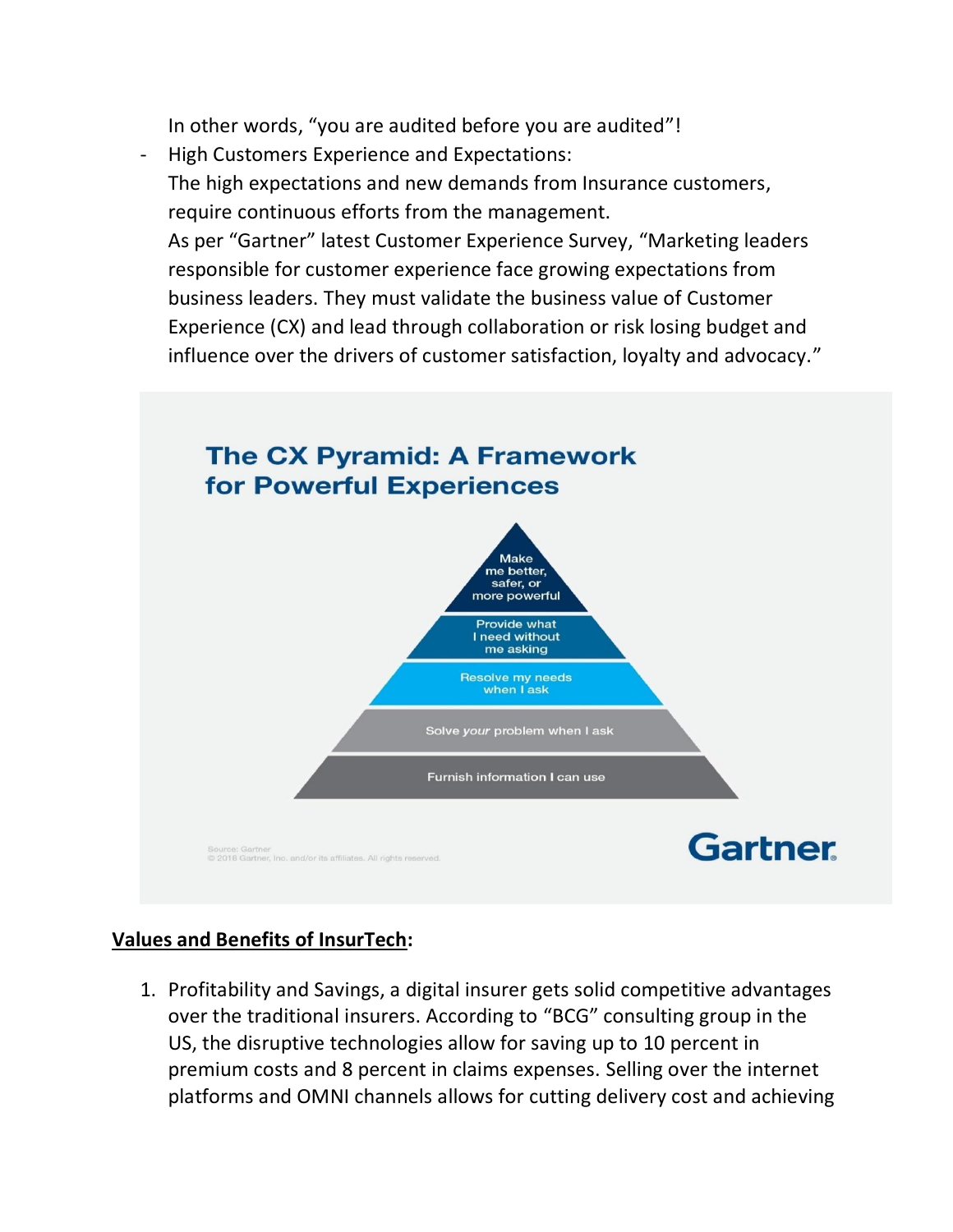better communication with customers through social media, emails, mobile apps, and e-portals

- 2. Better risk management, InsurTech model enables better risk management and helps in preventing insured events when it comes to driving assistance or health and lifestyle monitoring.
- 3. Better customer experience, the use of OMNI channels (mobile apps and social networks integration) enables better understanding of a customer and ensures 24/7 availability of the systems. Thus, analyzing customer trends and taking immediate decisions becomes easier
- 4. Move from reactive to proactive decision-making, Insurance is a datadriven business that rely on many factors and statistics about customers and their trends. However, the industry still depends on historical rather than real-time data. Various IOT devices such as wearables and sensors are yet to reach their potential of online data capturing and remote personalization.
- 5. Insurers become more secured against scammers, as APIs and mobile channels shorten the time it takes for fraud detection and makes the assessment process harder, especially when applying artificial intelligence.

#### **InsurTech Risks Management**

The increasing number of threats warrants an evolution of insurers' risk management skills to allow policy holders to cope with threats and educate them about loss control and prevention.

Privacy and security are priority concerns for all companies. Customers continue to distrust their insurer's access to private data due to security and hacking concerns even when incentivized with discounted premiums. Insurers will need to earn their customers' trust allowing for enhanced levels of security procedures to be applied.

The main concern is with the storage, application and protection of the data collected. Data privacy international laws such as (GDPR) will strive to protect this data. More problems arise when collected data is used to evaluate consumers, insurers will become capable of refusing to provide specific services or cover based on the data collected from IoT and other data technologies. Hence,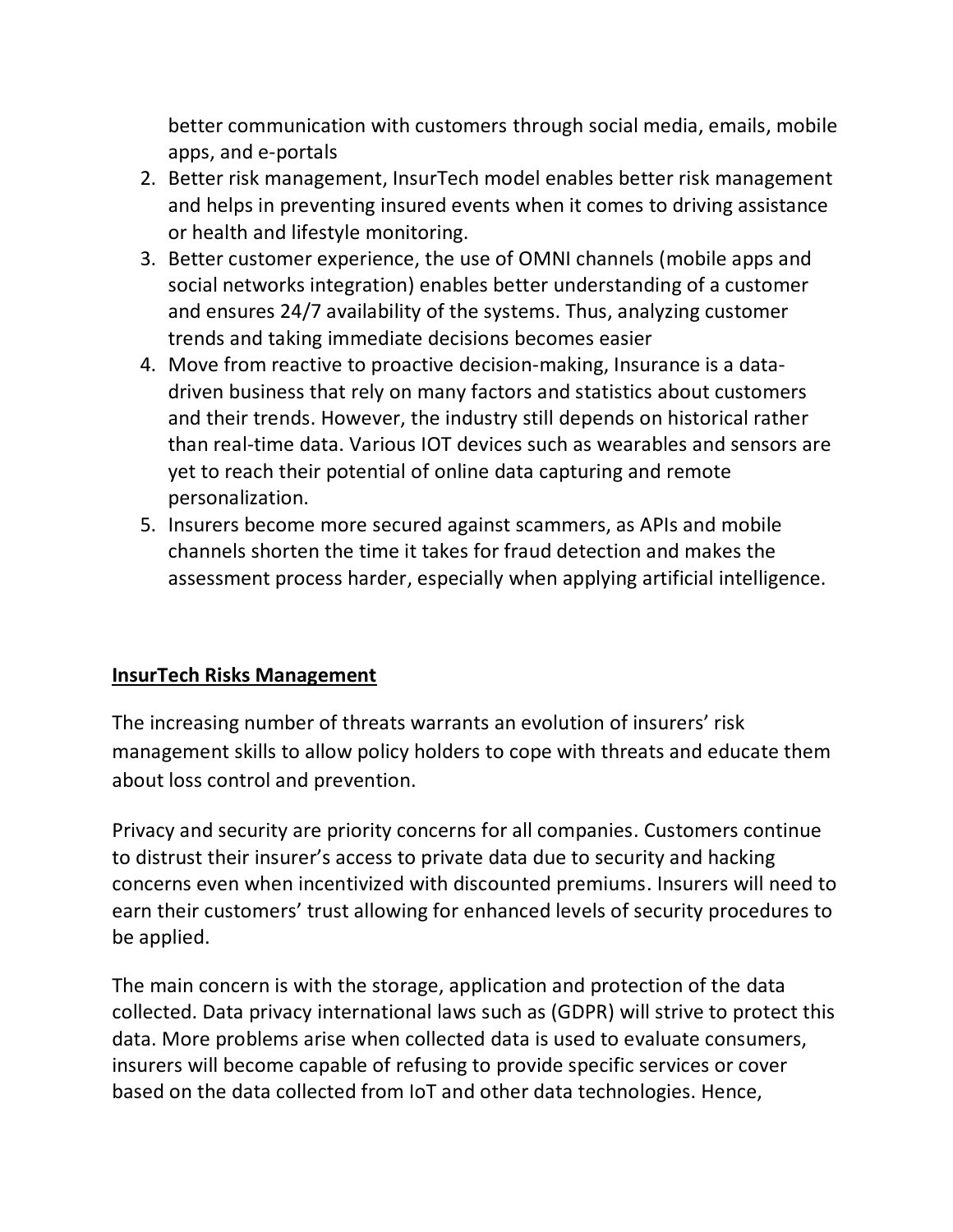regulators will have to moderate the use of this data in underwriting to ensure the fair treatment of customers.

In new evolving technologies like "Blockchain", the related risks are not yet fully understood the regulation of this complex structure is difficult as the database is not stored in any single location, but rather across multiple jurisdictions and chains. This remains a concern amongst global financial regulators. If blockchain is to be employed in the management of insurance policies, regulators will need to be totally satisfied such that multiple-jurisdictions structures are not harmed.

## **Finding the right CIS (Core Insurance System):**

Selecting the right core system is critical for insurers. The implementation requires a huge investment and resources, it often puts the organization on hold for months and sometimes years.

Choosing the wrong supplier can seriously prevent the continuation of the business. which is why insurers go for extensive POC's & RFP's 'Proof of Concepts & Requests for Proposals'. The process depletes time and resources for all stakeholders, and unfortunately ends with limited certainty.

Below are some of the evaluation key factors and questions which will allow the companies to future-proof their operations when selecting the Vendor for a new core insurance system:

- Does the vendor have a support team in each region in which the company will be doing business over its distributed jurisdictions?
- Does the vendor have resources to invest in future innovative technologies &processes to adapt to the new digital transformation changes?
- What is the initial licensing and implementation costs and for how long will they be valid?
- Will the agreement with the vendor cover all the future integrations, modifications, and security breaches?
- How easy will it be for the company to obtain future technical assistance and CR's (change request)?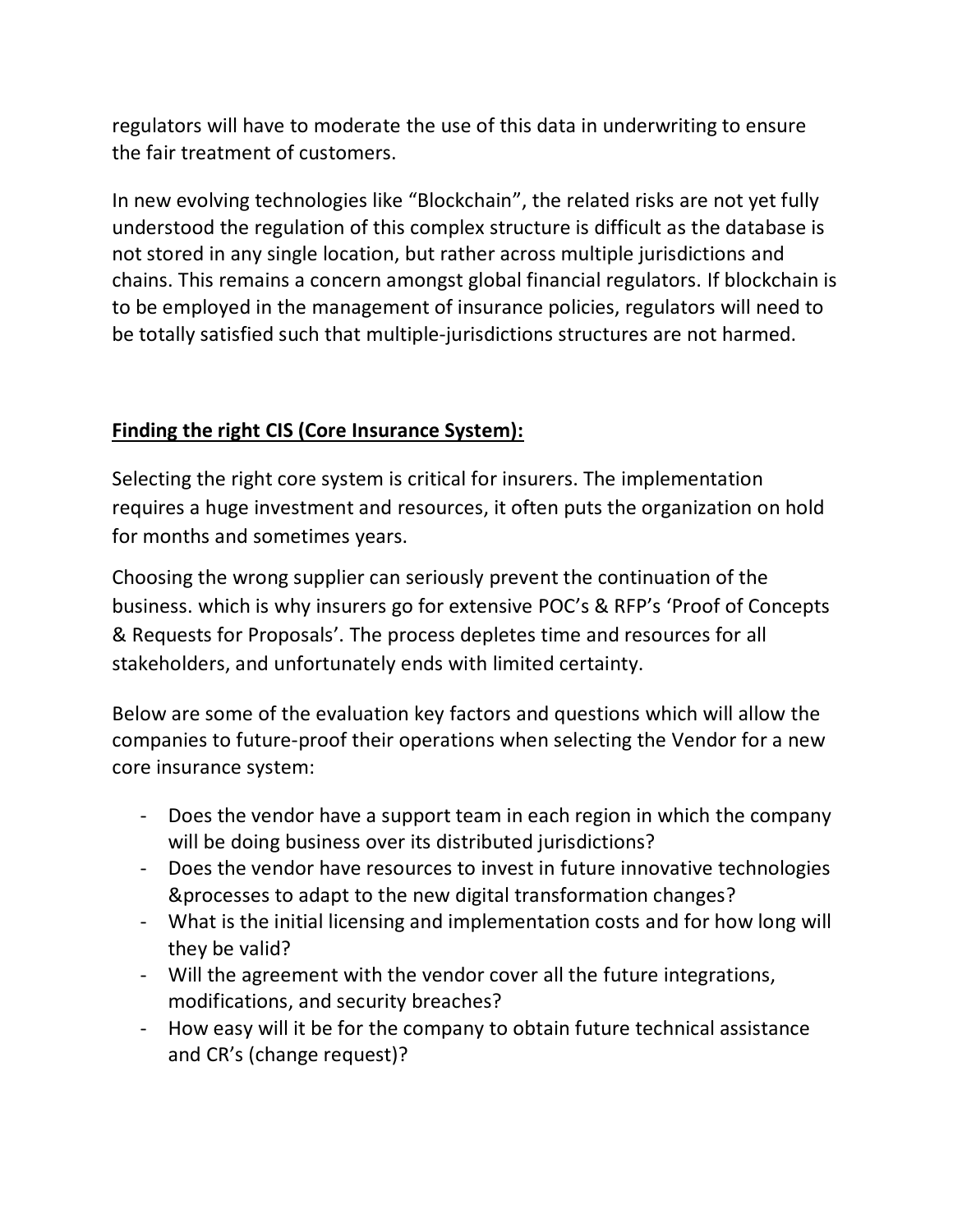- How easily can the company train its users and IT administration staff? And how frequently?
- Does the solution support current and future needs?
- Is there a need to hire a third party project management consultant to help smooth the transformation and guarantee expected deliverables?

According to a recent local study, below are some of the most reputable CIS in the middle east market:



#### **Local Initiatives and riders**

Looking at the bright side, listed below are some local initiatives that are progressing to help thriving the InsurTech industry in Jordan market:

- JIF (Jordan Insurance Federation)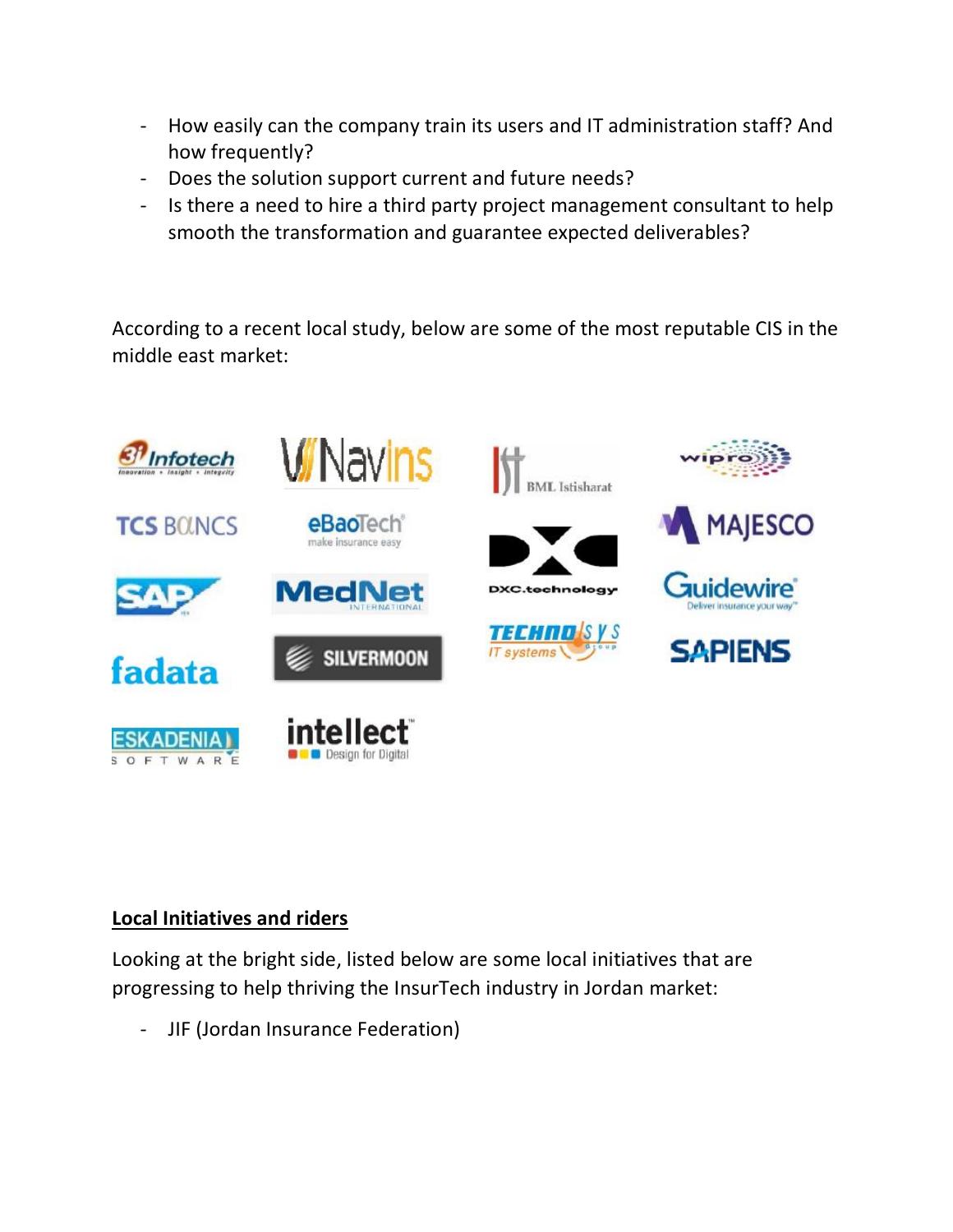This association cooperates with the Insurance Commission to represent the Insurance companies in Jordan, they are the leaders in this sector and are applying and developing many InsurTech initiatives. They sponsor and promotes International events that encourage and award

insurance companies to keep developing their digital transformation strategies and adaptation such as this Conference in Aqaba

- Hakeem Auto e-claiming systems In October 2009, Electronic Health Solutions (EHS) launched its flagship program, Hakeem, the first national initiative of its kind, to automate the public healthcare sector in Jordan, under the patronage of his Majesty King Abdullah II Bin Al Hussein. The program aims to facilitate efficient, highquality healthcare in the Kingdom through the nationwide implementation of an Electronic Health Record solution (EHR). In effect, physicians, pharmacists, medical technologists and other clinicians can electronically access medical records of patients within participating health facilities in Jordan simply by entering the patient's national ID number through a shared platform.

- e-wallets and e-payment gateways

eFAWATEERcom is the most well-established e-payment platform in Jordan, it's an electronic bill presentment and payment system that is owned by the Central Bank of Jordan and aims at providing this service to its customers through different banking & Insurance channels and payment service providers. All new online purchasing that are bring developed are expected to integrate with this platform

The E-wallet market is becoming very mature in Jordan, it's led by (Zaincash and Dinarak), providing another option for online payments and purchasing in addition to eFAWATEERcom.

- Some local initiatives are encouraging Insurance companies to apply automatic integration with the governmental sector, the Ministry of Tourism for example is instructing insurance companies to auto transfer new insurance policies for restaurants and hotels digitally to the ministry system.
- Some third-party vendors are offering standalone PBM solutions (Pharmacy Benefit Manager; an intermediary between insurers and Pharmacies to automate the medicine purchase procedures)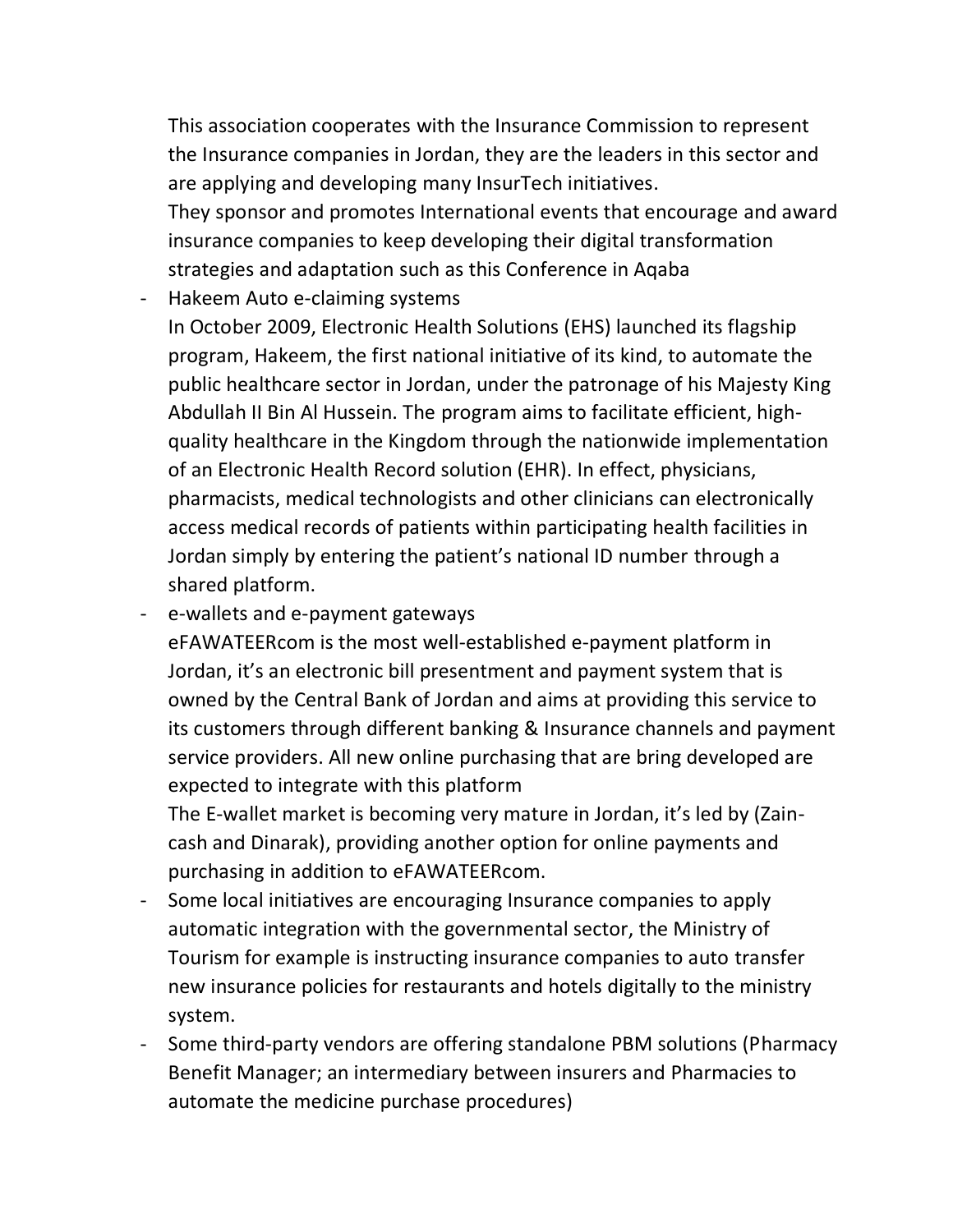- Startups and entrepreneurs:
	- As per Gartner, almost \$6 billion has been invested globally in insurance technology startups (InsurTechs) in the last five years, particularly in digital customer engagement, mobile insurance management and analytics. In Australia, a new InsurTech industry association was launched last month, dedicated to the advancement of insurance innovation and startups.

#### **InsurTech and social responsibility**

InsurTech can help the insurance industry with supporting the community better than ever before. New technologies are playing bigger part taking away the existing obstacles that the community is facing.

There are already various areas where InsurTech innovations are applying these new technologies resulting in extensive social and economic impacts, below are three examples:

1- Financial impact:

There are millions of low-income families in the world, living on less than \$3 a day. These families mainly depend on agricultural activities to survive, their financial situation is unsustainable and leads to a deterioration in physical health.

Until recently, it was difficult for medical insurers to offer protection plans for these low-income families. The geographical distribution makes it too costly to serve this population. And it's known that risk assessment is usually based on formal information, which is not available in their case.

But due to technological advancements, this is beginning to change. Thanks to all sorts of digital innovation there are opportunities to make insurance more accessible to these underpaid populations using revamped business models. The spread of mobile phones in these unreachable areas and the use of online platforms are essential in these new business models to reach these customers in a cost-efficient way.

2- Decreased health costs and improving insurer services with aged populations: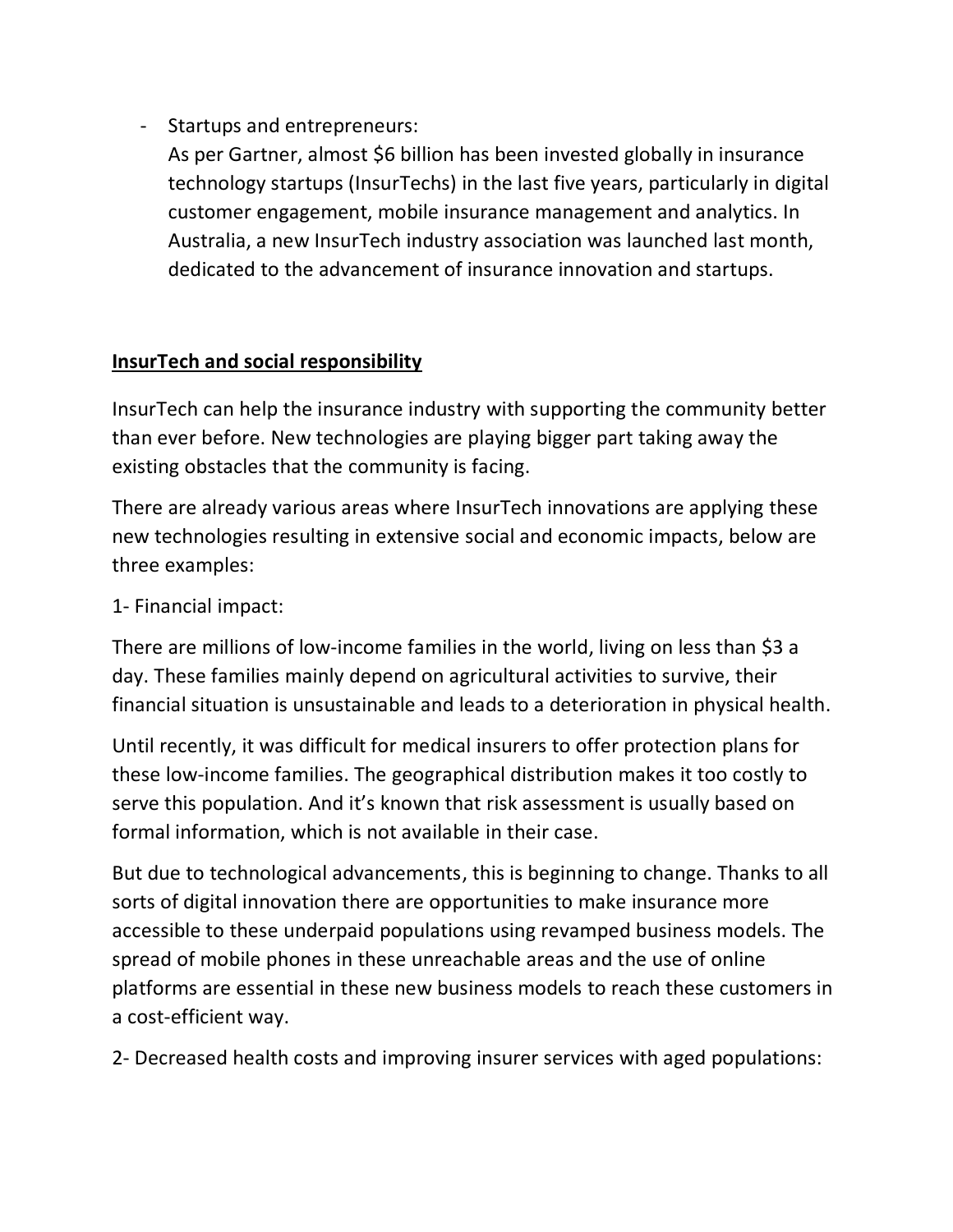Everyone agrees that in most developed markets current health systems are not sustainable due to the rapidly-ageing population and rising healthcare insurance costs. Traditionally, healthcare delivery has been focused on face-to-face interactions, resulting in high costs. But, connecting IOT and healthcare devices allow healthcare and insurance providers to extend their reach and interactions with patients remotely. Sharing data among all parties and the optimal use of this data could allow healthcare firms to remotely monitor patient which can change the business model completely by keeping medical insurance efficient, affordable and accessible everywhere.

For example, Chunyu Doctor is the largest online telemedicine platform in China with more than 100 million registered users. It's a Chinese smartphone app that lets users remotely consult with physicians to diagnose their illnesses, Chunyu offers a built-in medical decision rules that can automatically alert the medical provide if the patient appears to be at risk in their health status. The use of these medical decision rules not only helps provide efficient and high-quality healthcare, but also decreases costs for insurers as these immediate notifications can help to prevent complications of the patient's condition through immediate medication and help.

#### 3- Elimination of the damage caused by natural disasters

Last year, insurers had to pay billions of dollars to cover losses from natural disasters, hurricanes and floods, according to Munich Re. Including uninsured damage the total loss amounted to \$330 billion. Typically, the role of insurers is limited to be the payer after the catastrophe has occurred. But the available data on disasters and the specific risk management expertise and new predicting technologies, the insurers will play a much more important role in reducing the vulnerability to disaster risk of every client segment they serve and other stakeholders as well. This may vary from using insurance data (Big data science), the right knowledge and tools to enhance prediction before a disaster happens, to offering the needed warnings before the disaster occurs and the right protection during the disaster. This of course required a lot of collaboration between all stakeholders including the governmental, healthcare and medical insurance sectors.